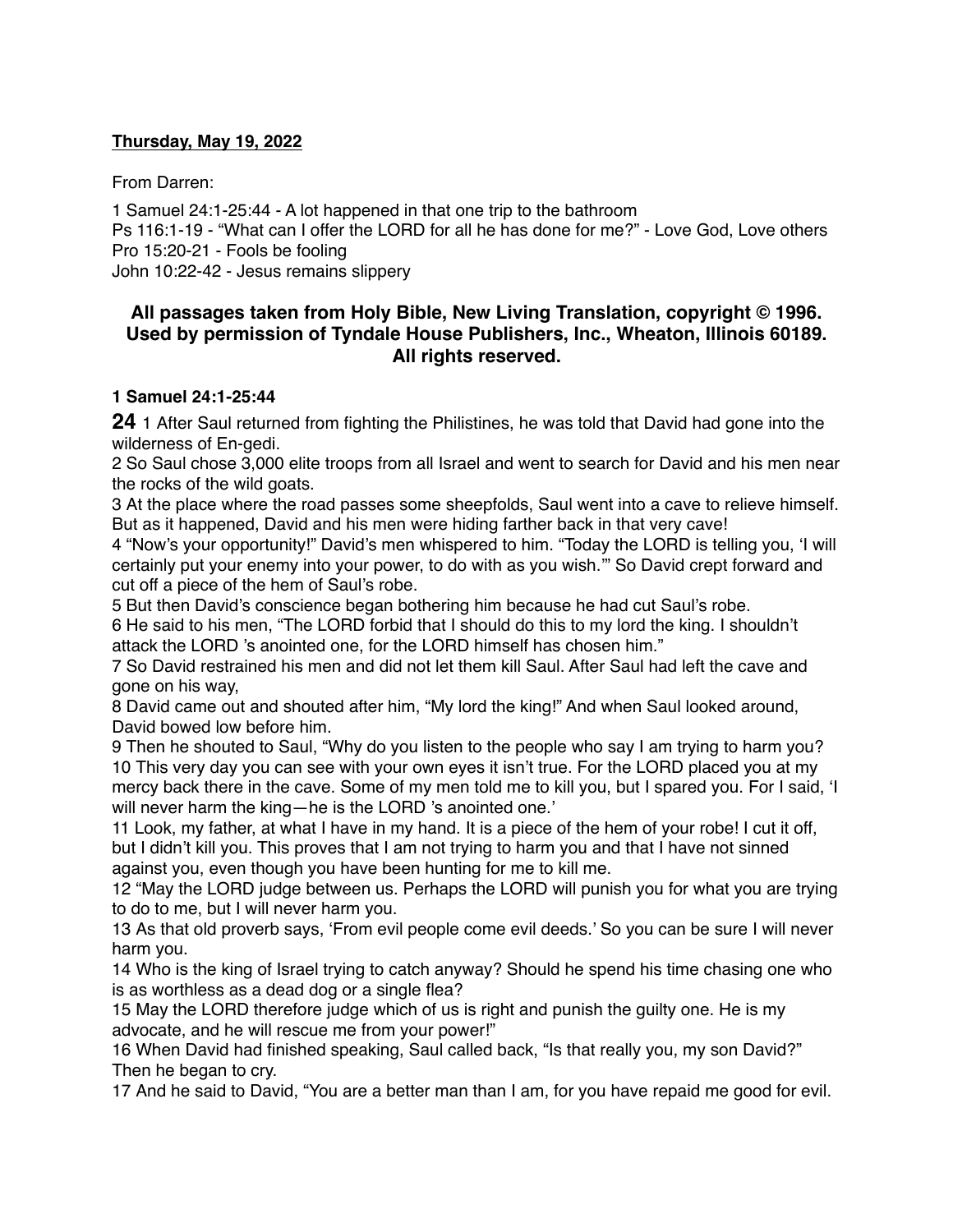18 Yes, you have been amazingly kind to me today, for when the LORD put me in a place where you could have killed me, you didn't do it.

19 Who else would let his enemy get away when he had him in his power? May the LORD reward you well for the kindness you have shown me today.

20 And now I realize that you are surely going to be king, and that the kingdom of Israel will flourish under your rule.

21 Now swear to me by the LORD that when that happens you will not kill my family and destroy my line of descendants!"

22 So David promised this to Saul with an oath. Then Saul went home, but David and his men went back to their stronghold.

**25** 1 Now Samuel died, and all Israel gathered for his funeral. They buried him at his house in Ramah. Then David moved down to the wilderness of Maon.

2 There was a wealthy man from Maon who owned property near the town of Carmel. He had 3,000 sheep and 1,000 goats, and it was sheep-shearing time.

3 This man's name was Nabal, and his wife, Abigail, was a sensible and beautiful woman. But Nabal, a descendant of Caleb, was crude and mean in all his dealings.

4 When David heard that Nabal was shearing his sheep,

5 he sent ten of his young men to Carmel with this message for Nabal:

6 "Peace and prosperity to you, your family, and everything you own!

7 I am told that it is sheep-shearing time. While your shepherds stayed among us near Carmel, we never harmed them, and nothing was ever stolen from them.

8 Ask your own men, and they will tell you this is true. So would you be kind to us, since we have come at a time of celebration? Please share any provisions you might have on hand with us and with your friend David."

9 David's young men gave this message to Nabal in David's name, and they waited for a reply. 10 "Who is this fellow David?" Nabal sneered to the young men. "Who does this son of Jesse think he is? There are lots of servants these days who run away from their masters.

11 Should I take my bread and my water and my meat that I've slaughtered for my shearers and give it to a band of outlaws who come from who knows where?"

12 So David's young men returned and told him what Nabal had said.

13 "Get your swords!" was David's reply as he strapped on his own. Then 400 men started off with David, and 200 remained behind to guard their equipment.

14 Meanwhile, one of Nabal's servants went to Abigail and told her, "David sent messengers from the wilderness to greet our master, but he screamed insults at them.

15 These men have been very good to us, and we never suffered any harm from them. Nothing was stolen from us the whole time they were with us.

16 In fact, day and night they were like a wall of protection to us and the sheep.

17 You need to know this and figure out what to do, for there is going to be trouble for our master and his whole family. He's so ill-tempered that no one can even talk to him!"

18 Abigail wasted no time. She quickly gathered 200 loaves of bread, two wineskins full of wine, five sheep that had been slaughtered, nearly a bushel of roasted grain, 100 clusters of raisins, and 200 fig cakes. She packed them on donkeys

19 and said to her servants, "Go on ahead. I will follow you shortly." But she didn't tell her husband Nabal what she was doing.

20 As she was riding her donkey into a mountain ravine, she saw David and his men coming toward her.

21 David had just been saying, "A lot of good it did to help this fellow. We protected his flocks in the wilderness, and nothing he owned was lost or stolen. But he has repaid me evil for good.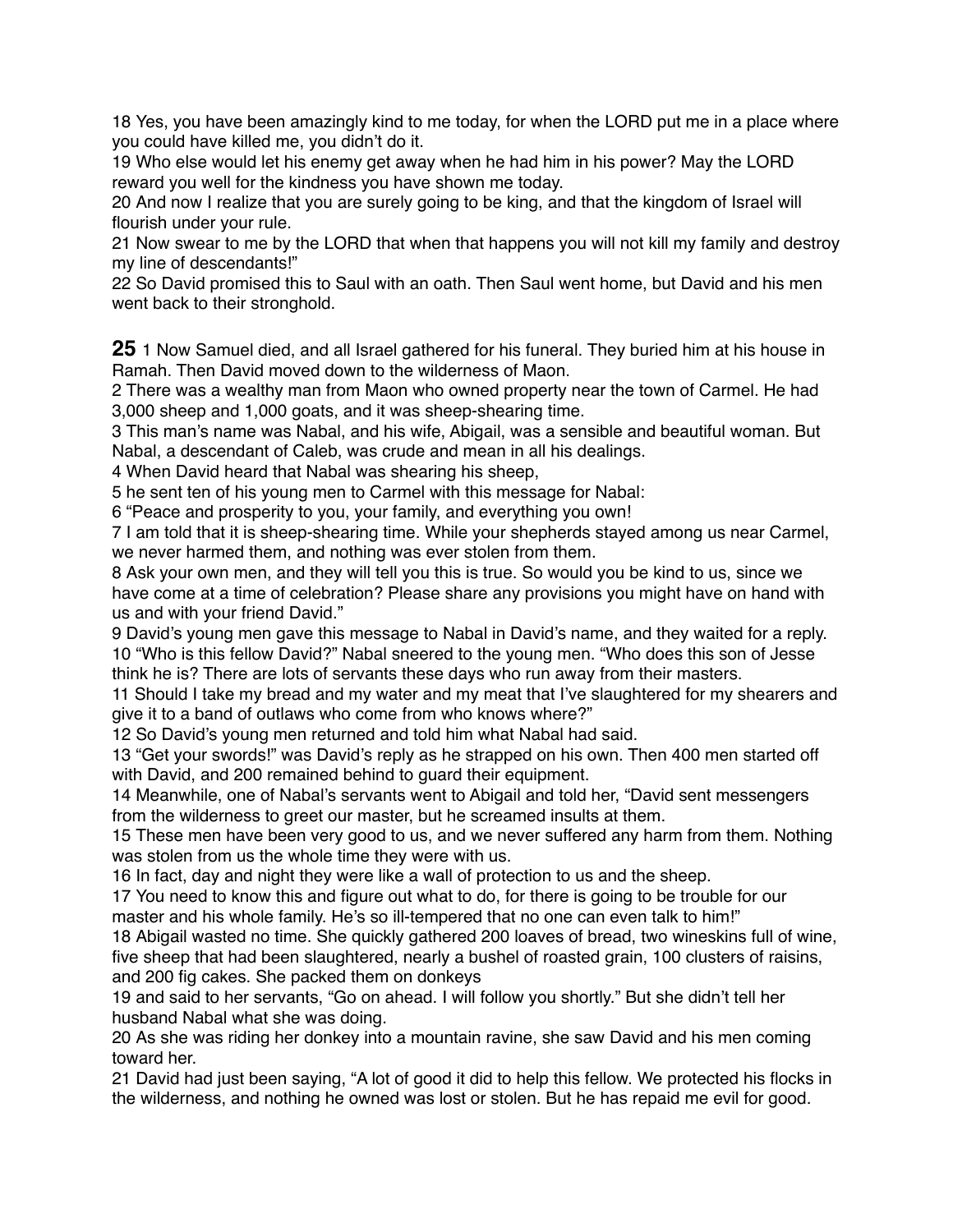22 May God strike me and kill me if even one man of his household is still alive tomorrow morning!"

23 When Abigail saw David, she quickly got off her donkey and bowed low before him. 24 She fell at his feet and said, "I accept all blame in this matter, my lord. Please listen to what I have to say.

25 I know Nabal is a wicked and ill-tempered man; please don't pay any attention to him. He is a fool, just as his name suggests. But I never even saw the young men you sent.

26 "Now, my lord, as surely as the LORD lives and you yourself live, since the LORD has kept you from murdering and taking vengeance into your own hands, let all your enemies and those who try to harm you be as cursed as Nabal is.

27 And here is a present that I, your servant, have brought to you and your young men. 28 Please forgive me if I have offended you in any way. The LORD will surely reward you with a lasting dynasty, for you are fighting the LORD 's battles. And you have not done wrong throughout your entire life.

29 "Even when you are chased by those who seek to kill you, your life is safe in the care of the LORD your God, secure in his treasure pouch! But the lives of your enemies will disappear like stones shot from a sling!

30 When the LORD has done all he promised and has made you leader of Israel,

31 don't let this be a blemish on your record. Then your conscience won't have to bear the staggering burden of needless bloodshed and vengeance. And when the LORD has done these great things for you, please remember me, your servant!"

32 David replied to Abigail, "Praise the LORD, the God of Israel, who has sent you to meet me today!

33 Thank God for your good sense! Bless you for keeping me from murder and from carrying out vengeance with my own hands.

34 For I swear by the LORD, the God of Israel, who has kept me from hurting you, that if you had not hurried out to meet me, not one of Nabal's men would still be alive tomorrow morning." 35 Then David accepted her present and told her, "Return home in peace. I have heard what you said. We will not kill your husband."

36 When Abigail arrived home, she found that Nabal was throwing a big party and was celebrating like a king. He was very drunk, so she didn't tell him anything about her meeting with David until dawn the next day.

37 In the morning when Nabal was sober, his wife told him what had happened. As a result he had a stroke, and he lay paralyzed on his bed like a stone.

38 About ten days later, the LORD struck him, and he died.

39 When David heard that Nabal was dead, he said, "Praise the LORD, who has avenged the insult I received from Nabal and has kept me from doing it myself. Nabal has received the punishment for his sin." Then David sent messengers to Abigail to ask her to become his wife. 40 When the messengers arrived at Carmel, they told Abigail, "David has sent us to take you back to marry him."

41 She bowed low to the ground and responded, "I, your servant, would be happy to marry David. I would even be willing to become a slave, washing the feet of his servants!" 42 Quickly getting ready, she took along five of her servant girls as attendants, mounted her

donkey, and went with David's messengers. And so she became his wife.

43 David also married Ahinoam from Jezreel, making both of them his wives.

44 Saul, meanwhile, had given his daughter Michal, David's wife, to a man from Gallim named Palti son of Laish.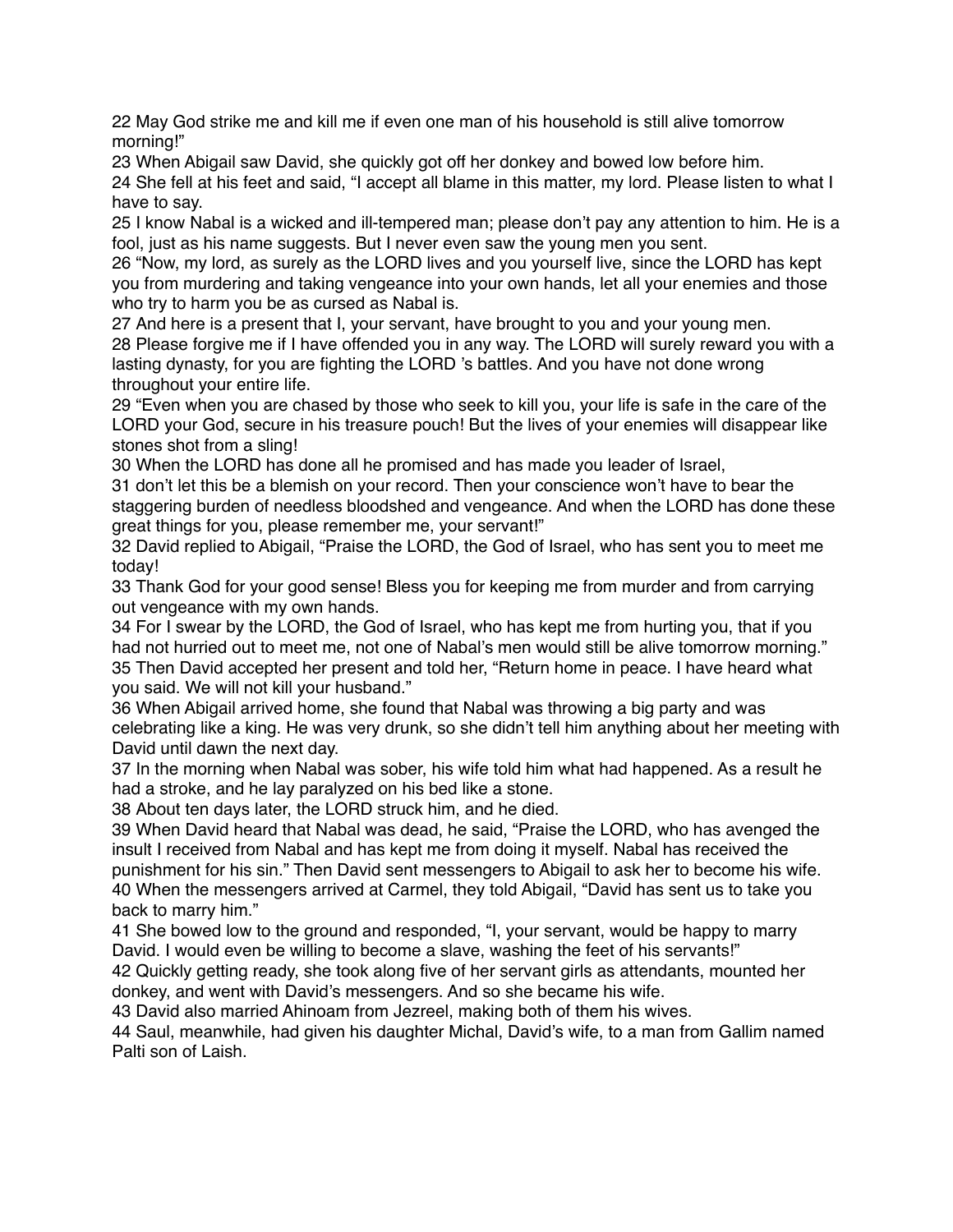# **Psalm 116:1-19**

1 I love the LORD because he hears my voice and my prayer for mercy.

Because he bends down to listen, I will pray as long as I have breath!

 Death wrapped its ropes around me; the terrors of the grave overtook me. I saw only trouble and sorrow.

Then I called on the name of the LORD : "Please, LORD, save me!"

How kind the LORD is! How good he is! So merciful, this God of ours!

The LORD protects those of childlike faith; I was facing death, and he saved me.

Let my soul be at rest again, for the LORD has been good to me.

He has saved me from death, my eyes from tears, my feet from stumbling.

And so I walk in the LORD 's presence as I live here on earth!

I believed in you, so I said, "I am deeply troubled, LORD ."

In my anxiety I cried out to you, "These people are all liars!"

What can I offer the LORD for all he has done for me?

I will lift up the cup of salvation and praise the LORD 's name for saving me.

I will keep my promises to the LORD in the presence of all his people.

The LORD cares deeply when his loved ones die.

 O LORD, I am your servant; yes, I am your servant, born into your household; you have freed me from my chains.

I will offer you a sacrifice of thanksgiving and call on the name of the LORD .

I will fulfill my vows to the LORD in the presence of all his people—

in the house of the LORD in the heart of Jerusalem. Praise the LORD !

# **Proverbs 15:20-21**

20 Sensible children bring joy to their father; foolish children despise their mother.

Foolishness brings joy to those with no sense; a sensible person stays on the right path.

# **John 10:22-42**

22 It was now winter, and Jesus was in Jerusalem at the time of Hanukkah, the Festival of Dedication.

He was in the Temple, walking through the section known as Solomon's Colonnade.

 The people surrounded him and asked, "How long are you going to keep us in suspense? If you are the Messiah, tell us plainly."

 Jesus replied, "I have already told you, and you don't believe me. The proof is the work I do in my Father's name.

But you don't believe me because you are not my sheep.

My sheep listen to my voice; I know them, and they follow me.

 I give them eternal life, and they will never perish. No one can snatch them away from me, for my Father has given them to me, and he is more powerful than anyone else. No one can snatch them from the Father's hand.

The Father and I are one."

Once again the people picked up stones to kill him.

 Jesus said, "At my Father's direction I have done many good works. For which one are you going to stone me?"

 They replied, "We're stoning you not for any good work, but for blasphemy! You, a mere man, claim to be God."